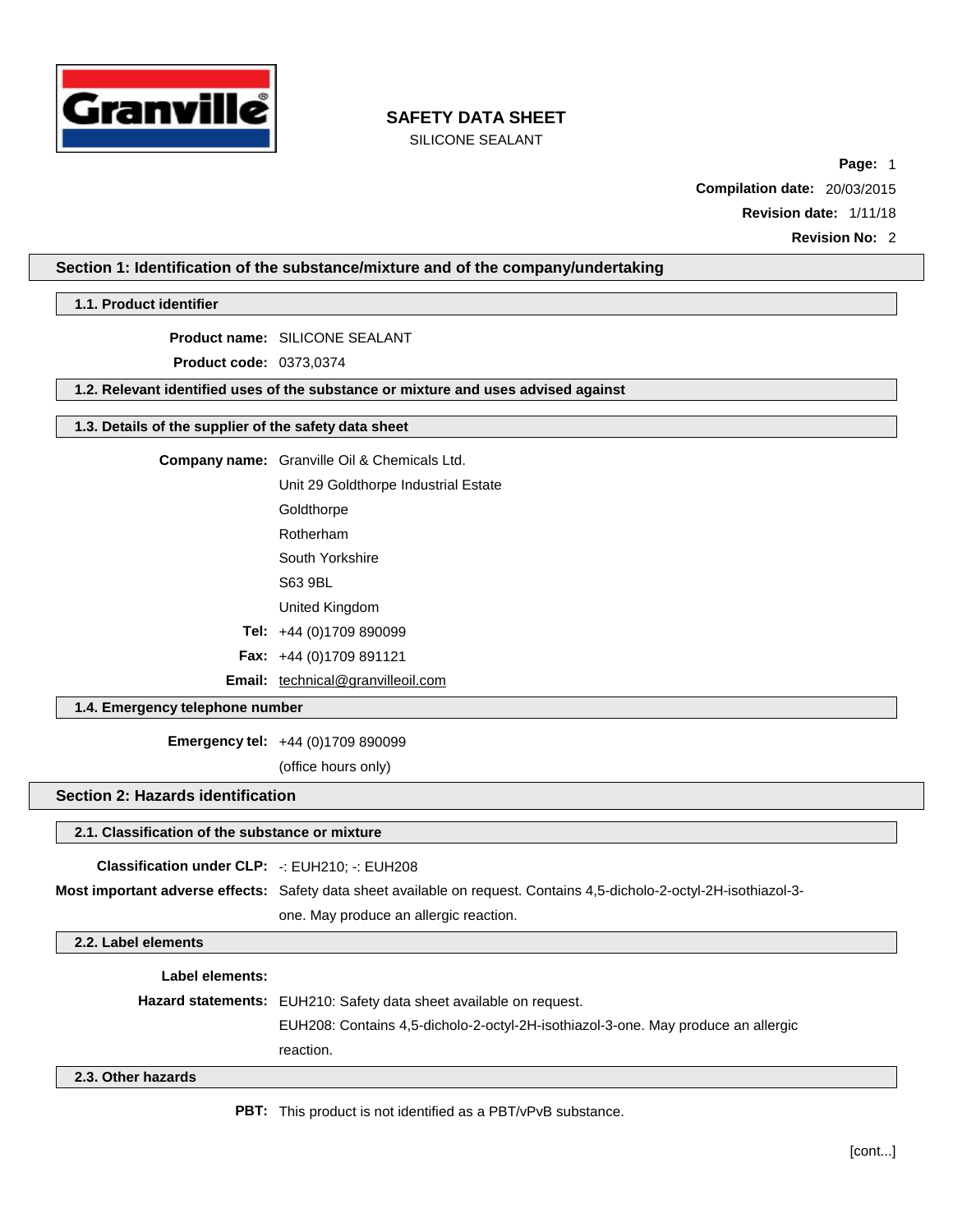### SILICONE SEALANT

**Page:** 2

#### **Section 3: Composition/information on ingredients**

### **3.2. Mixtures**

**Contains:** No hazardous substances present

### **Section 4: First aid measures**

**4.1. Description of first aid measures**

**Skin contact:** Wash immediately with plenty of soap and water.

**Eye contact:** Bathe the eye with running water for 15 minutes.

**Ingestion:** Wash out mouth with water.

**Inhalation:** Consult a doctor.

#### **4.2. Most important symptoms and effects, both acute and delayed**

**Skin contact:** There may be mild irritation at the site of contact.

**Eye contact:** There may be irritation and redness.

**Ingestion:** There may be irritation of the throat.

**Inhalation:** There may be irritation of the throat with a feeling of tightness in the chest.

### **4.3. Indication of any immediate medical attention and special treatment needed**

**Immediate / special treatment:** Not applicable.

### **Section 5: Fire-fighting measures**

**5.1. Extinguishing media**

**Extinguishing media:** Suitable extinguishing media for the surrounding fire should be used.

### **5.2. Special hazards arising from the substance or mixture**

**Exposure hazards:** In combustion emits toxic fumes.

#### **5.3. Advice for fire-fighters**

**Advice for fire-fighters:** Wear self-contained breathing apparatus. Wear protective clothing to prevent contact

with skin and eyes.

### **Section 6: Accidental release measures**

### **6.1. Personal precautions, protective equipment and emergency procedures**

**Personal precautions:** Refer to section 8 of SDS for personal protection details.

### **6.2. Environmental precautions**

**Environmental precautions:** Do not discharge into drains or rivers.

### **6.3. Methods and material for containment and cleaning up**

**Clean-up procedures:** Wash the spillage site with large amounts of water.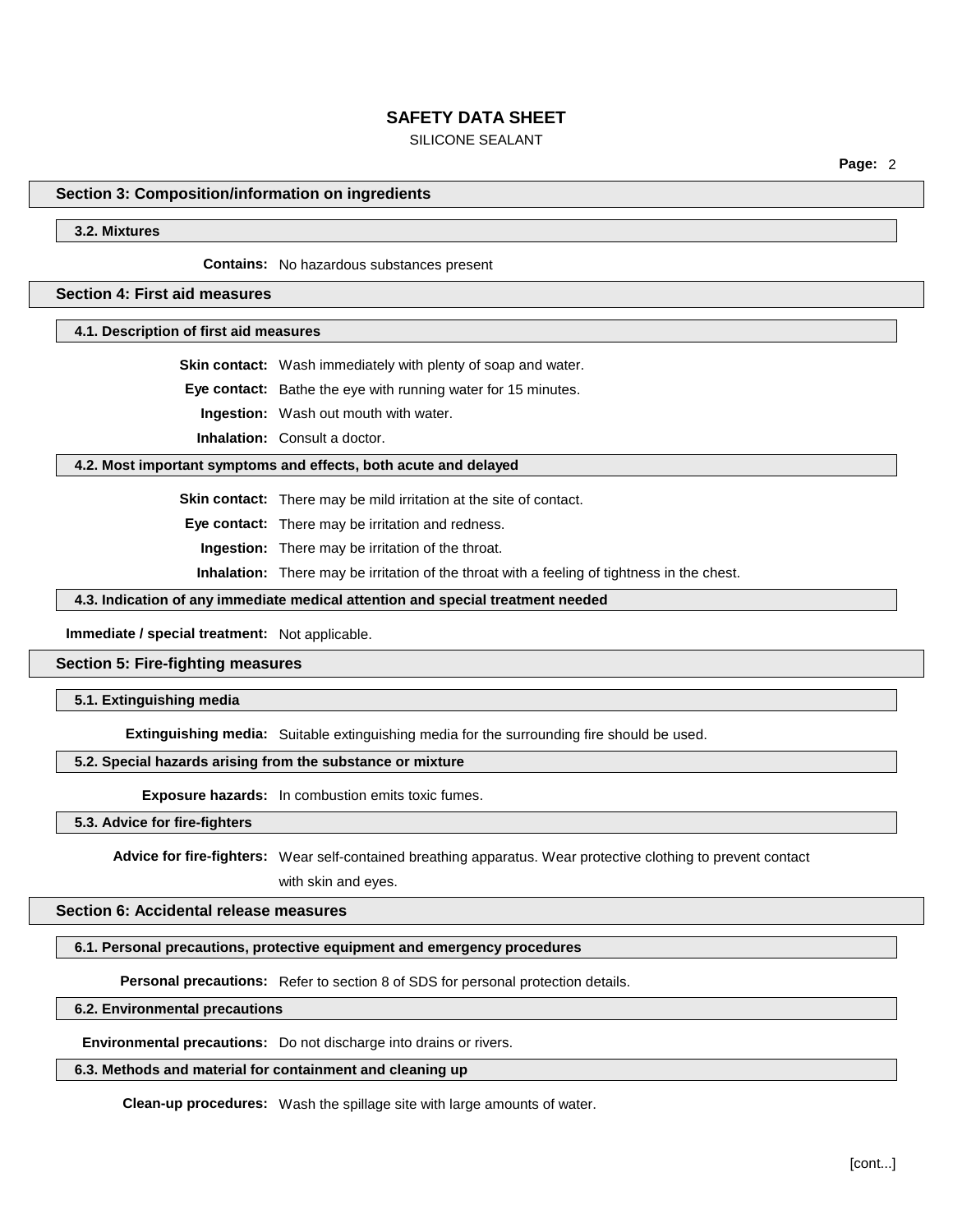### SILICONE SEALANT

**Page:** 3

#### **6.4. Reference to other sections**

**Reference to other sections:** Refer to section 8 of SDS.

## **Section 7: Handling and storage**

### **7.1. Precautions for safe handling**

**Handling requirements:** Avoid the formation or spread of dust in the air.

### **7.2. Conditions for safe storage, including any incompatibilities**

**Storage conditions:** Store in a cool, well ventilated area.

**Suitable packaging:** Must only be kept in original packaging.

**7.3. Specific end use(s)**

**Specific end use(s):** No data available.

## **Section 8: Exposure controls/personal protection**

## **8.1. Control parameters**

| Workplace exposure limits: |                     | Respirable dust     |            |              |
|----------------------------|---------------------|---------------------|------------|--------------|
| State                      | 8 hour TWA          | 15 min. STEL        | 8 hour TWA | 15 min. STEL |
| UK                         | 10ppm (acetic acid) | 15ppm (acetic acid) |            |              |

**DNEL/PNEC Values**

**DNEL / PNEC** No data available.

## **8.2. Exposure controls**

**Engineering measures:** Ensure there is sufficient ventilation of the area. **Respiratory protection:** Respiratory protective device with particle filter. **Hand protection:** Protective gloves. **Eye protection:** Safety glasses. Ensure eye bath is to hand. **Skin protection:** Protective clothing.

### **Section 9: Physical and chemical properties**

### **9.1. Information on basic physical and chemical properties**

| <b>State: Paste</b>                   |                                  |                               |  |
|---------------------------------------|----------------------------------|-------------------------------|--|
| <b>Colour:</b> Various                |                                  |                               |  |
|                                       | <b>Odour:</b> Irritating odour   |                               |  |
| <b>Evaporation rate: Moderate</b>     |                                  |                               |  |
| <b>Solubility in water:</b> Insoluble |                                  |                               |  |
|                                       | <b>Viscosity:</b> Highly viscous |                               |  |
| Flash point°C: >70                    |                                  | <b>Relative density: 0.99</b> |  |
|                                       | <b>pH:</b> Not applicable.       |                               |  |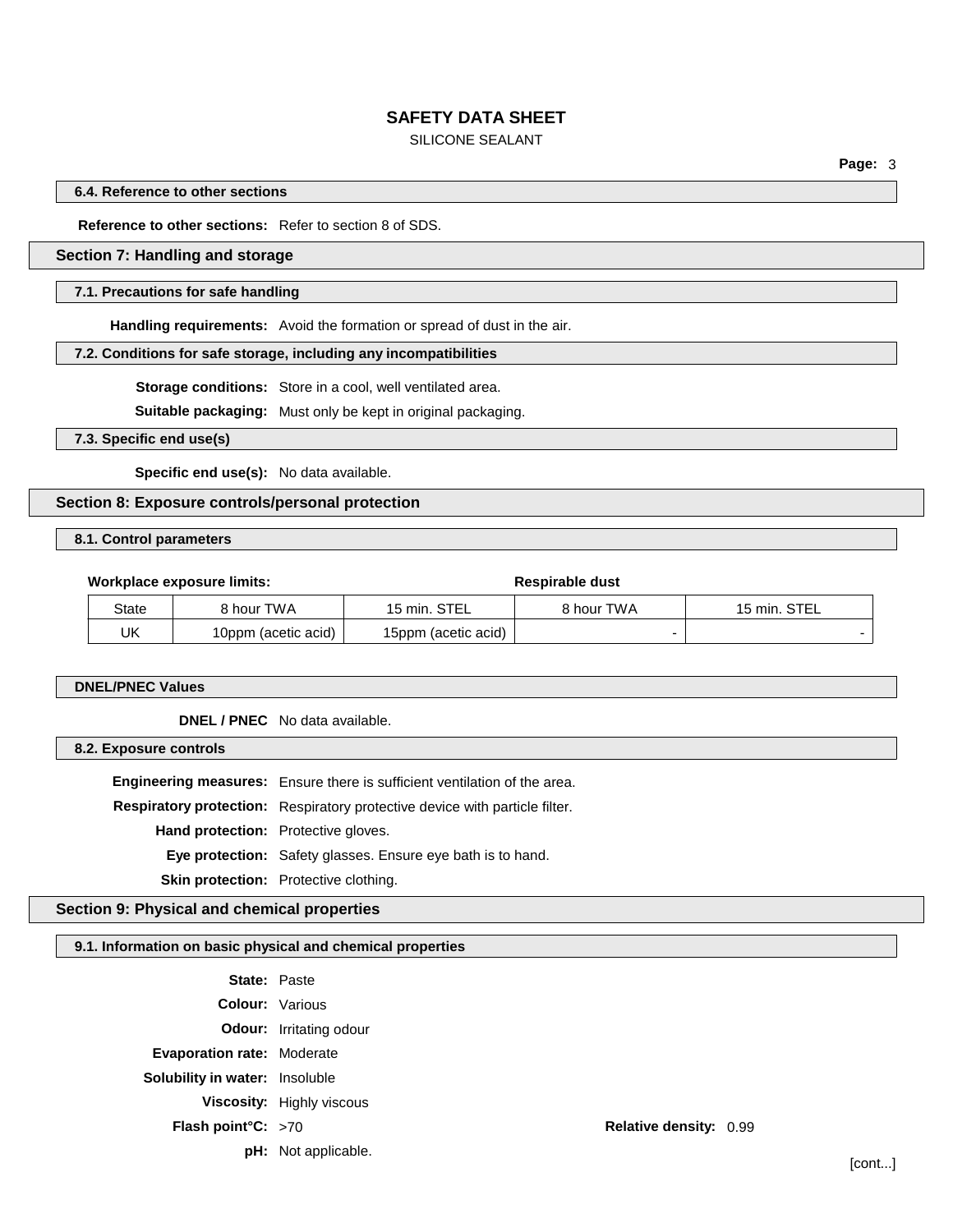### SILICONE SEALANT

**Page:** 4

**VOC g/l:** No data available.

**9.2. Other information**

**Other information:** No data available

### **Section 10: Stability and reactivity**

**10.1. Reactivity**

**Reactivity:** Stable under recommended transport or storage conditions.

**10.2. Chemical stability**

**Chemical stability:** Stable under normal conditions.

### **10.3. Possibility of hazardous reactions**

**Hazardous reactions:** Hazardous reactions will not occur under normal transport or storage conditions.

Decomposition may occur on exposure to conditions or materials listed below.

**10.4. Conditions to avoid**

**Conditions to avoid:** Heat.

**10.5. Incompatible materials**

**Materials to avoid:** Strong oxidising agents. Strong acids.

**10.6. Hazardous decomposition products**

**Haz. decomp. products:** In combustion emits toxic fumes.

## **Section 11: Toxicological information**

**11.1. Information on toxicological effects**

**Toxicity values:** No data available.

**Symptoms / routes of exposure**

**Skin contact:** There may be mild irritation at the site of contact.

**Eye contact:** There may be irritation and redness.

**Ingestion:** There may be irritation of the throat.

**Inhalation:** There may be irritation of the throat with a feeling of tightness in the chest.

### **Section 12: Ecological information**

**12.1. Toxicity**

**Ecotoxicity values:** No data available.

### **12.2. Persistence and degradability**

**Persistence and degradability:** Biodegradable.